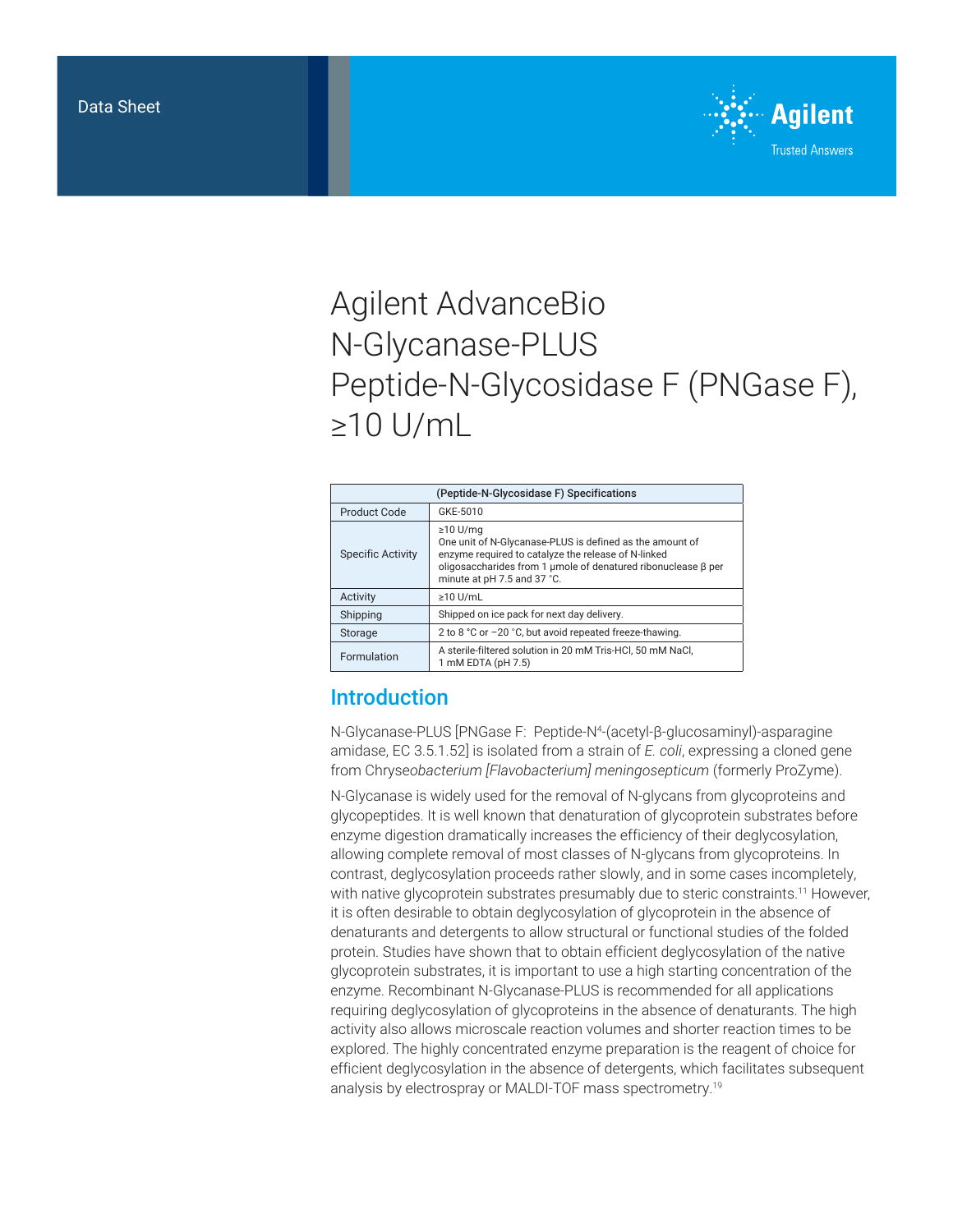# Product description

#### Supplied reagents (retail pack only)

- WS0010 5x N-Glycanase Incubation Buffer (1 mL; 100 m*M* sodium phosphate, 0.1% sodium azide, pH 7.5)
- WS0012 Denaturation Solution (500 µL; 2% SDS, 1 *M* β-mercaptoethanol)
- WS0013 Detergent Solution (200 µL; 15% nonionic detergent solution)
- WS0145 5x N-Glycanase Tris Reaction Buffer (1 mL; 50 m*M* Tris-HCl, pH 8.0)

Note: Tris Reaction Buffer has been included as an alternative reaction buffer because phosphate buffers should be avoided if mass spectrometry is used in downstream analysis.

#### Purity

The absence of exoglycosidase contaminants was confirmed by extended incubations with the corresponding pNP and MU-glycosides.

No protease activity was detectable after incubation of the enzyme with 0.2 mg resorufin-labeled casein for ~18 hours at 37 °C.16

#### **Specificity**

N-Glycanase-PLUS releases intact N-linked oligosaccharides from glycoproteins and glycopeptides. Prior denaturation of the glycoprotein substrate by treatment with heat/SDS greatly enhances the rate and reliability of N-glycan removal, although at high concentrations the enzyme can remove intact glycans from undenatured glycoproteins.



The site of enzyme cleavage is highly specific, with hydrolysis occurring between asparagine and proximal N-acetyl-glucosamine of most oligomannose, hybrid-and complex‑type N-glycans. The enzyme releases 1-amino oligosaccharide, which is hydrolyzed nonenzymatically to form ammonia and free oligosaccharides having an intact chitobiose reducing terminus. The peptide backbone is an important structural determinant since glycan cleavage will not occur from an asparagine having unsubstituted α-amino and carboxyl groups. While di-N‑acetylchitobiose is the minimum glycan structural determinant,<sup>2</sup> cleavage does not occur if there is core α(1-3)‑linked fucose as commonly encountered in plant glycoproteins.<sup>15</sup> Phosphate, sulfate, and sialic acid groups attached to the oligosaccharide do not affect cleavage.<sup>4</sup> As a consequence of hydrolysis, the asparagine on the peptide is converted to aspartic acid, but the polypeptide remains intact.<sup>8,11,12,9,13</sup> True endoglycosidases, such as endo F and endo H, have more restricted specificities, and do not release intact oligosaccharides since they cleave within the chitobiose core, and leave a single N-acetyl-glucosamine attached to the polypeptide.8,13,3

#### Molecular weight

 $\sim$ 35,000 daltons<sup>11,13</sup>

#### $pH$  range $8,13$

Optimum: pH 8.6 Range: 7.5 to 9.5

#### **Stability**

To promote stability of the N-Glycanase‑PLUS, extended incubations may be performed at 25 °C rather than 37 °C.2

### Assay

One unit of N-Glycanase-PLUS is defined as the amount of enzyme required to catalyze the release of N-linked oligosaccharides from 1 µmole of denatured ribonuclease β per minute at pH 7.5 and 37 °C.

Note: One unit of N-Glycanase-PLUS is equal to one IUB Unit.

# Suggestions for use

Before use, briefly centrifuge the vial to ensure all material is at the base of the vial. Ensure that reagents, substrates, and laboratory-ware are free from contaminants and proteases.

The amount of enzyme required for deglycosylation depends on the substrate, incubation conditions, and the precise application. For a review of methods see Montreuil et al. (1994)<sup>17</sup> and Miramutsu (1992)<sup>18</sup> in addition to references cited therein. In the case of glycoprotein substrates, it is recommended to denature the substrate before deglycosylation. In general, 10 mU of enzyme is sufficient to deglycosylate up to 100 µg denatured glycoprotein or 20 µg native glycoprotein in 18 hours at pH 7.5 and 37 °C. In some cases, further optimization of the method may be necessary to achieve complete deglycosylation.<sup>5</sup>

In particular, incubation times may be reduced by using a higher concentration of N-Glycanase-PLUS in reaction mixtures. Prior denaturation of the glycoprotein substrate by heating at 100 °C in the presence of up to 1% (w/v) SDS greatly enhances both the rate and extent of deglycosylation.<sup>11</sup> Ionic detergents are potent inhibitors of N-Glycanase-PLUS; however, nonionic detergents (Triton X-100, Nonidet P-40 or *n-*octylglucoside) are not inhibitory, and can be used in approximately 5-fold excess to counteract the inhibitory effects of ionic detergent.<sup>10</sup>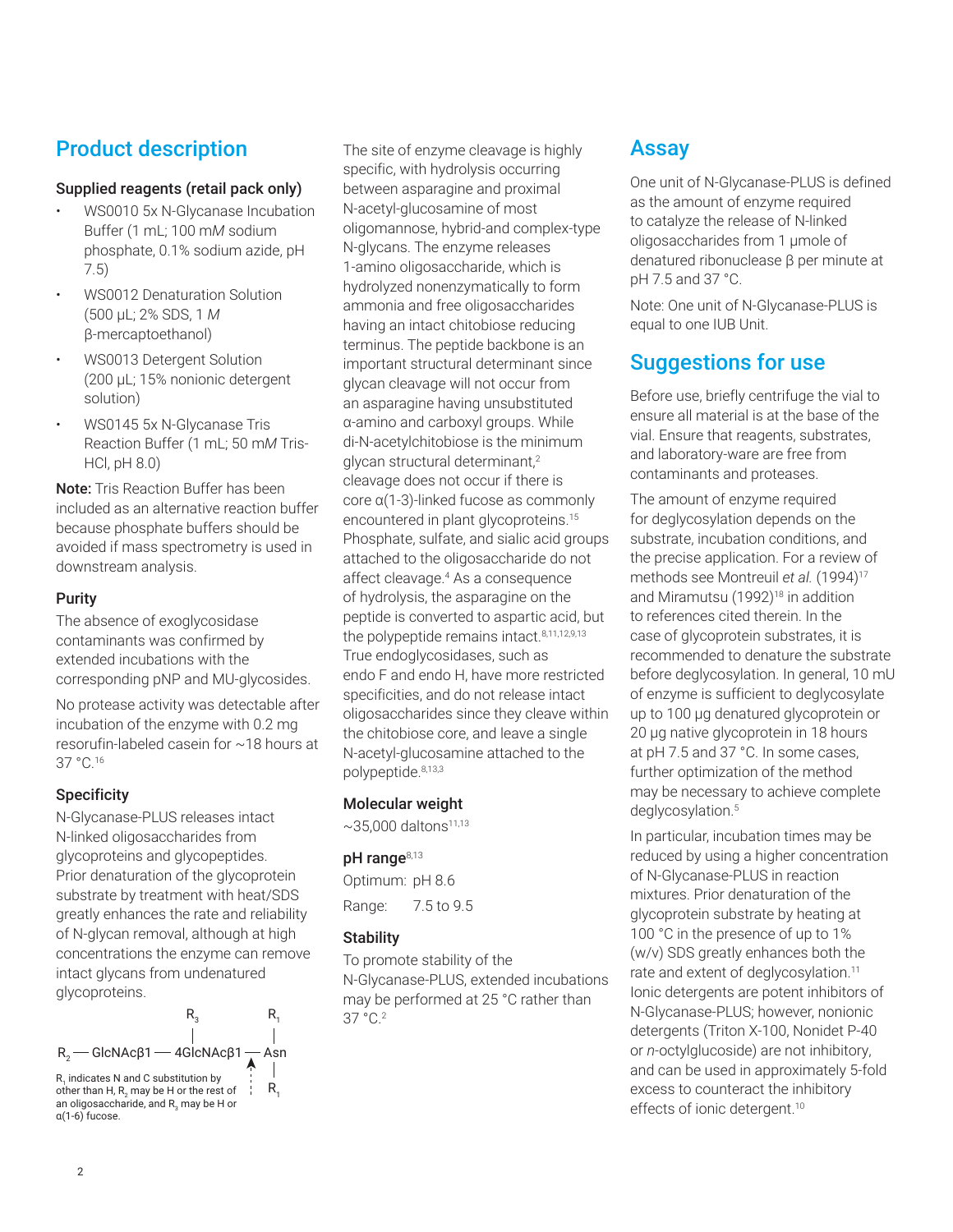Sulfhydryl reagents such as β-mercaptoethanol used for glycoprotein denaturation do not interfere with enzyme activity. N-Glycanase-PLUS tolerates most chaotrophic agents, and is at least 80% active in the presence of <5 M urea, <2 M guanidine HCl and 0.25 M NaSCN; however, the enzyme is inactivated by the presence of guanidine thiocyanate.<sup>4</sup>

N-Glycanase-PLUS is compatible with a wide range of buffers.<sup>5</sup> The purified enzyme is free from detectable protease activity. Additional protease inhibitors (for example, PMSF, pepstatin A, benzamidine, aprotinin, leupeptin, and 1,10-phenanthroline) can be included in enzyme digestions to inhibit any other types of proteases present in samples. This is particularly important when deglycosylation under native conditions is performed, and retention of protein conformation is desirable. Deglycosylation efficiency against metalloprotein substrates has been suggested to be enhanced by inclusion of EDTA at between 0.1 and 1 mM final concentration. Deglycosylation can be conveniently analyzed using SDS-PAGE if the loss of glycans results in a significant lowering of the protein's molecular weight.

#### Procedure for deglycosylation (denaturing conditions)

- 1. Prepare 50 to 500 µg glycoprotein solution in 45 µL of 1x Incubation Buffer. Add 2.5 µL of SDS/β-mercaptoethanol (final reaction concentration 0.1% SDS, 50 mM β-mercaptoethanol).
- 2. Denature glycoprotein by heating at 100 °C for five minutes. Allow the mixture to cool.
- 3. Add 2.5 µL of NP-40 (final reaction concentration 0.75% detergent).
- 4. Add 1 µL N-Glycanase-PLUS to reaction mixture and incubate for two hours to overnight at 37 °C.